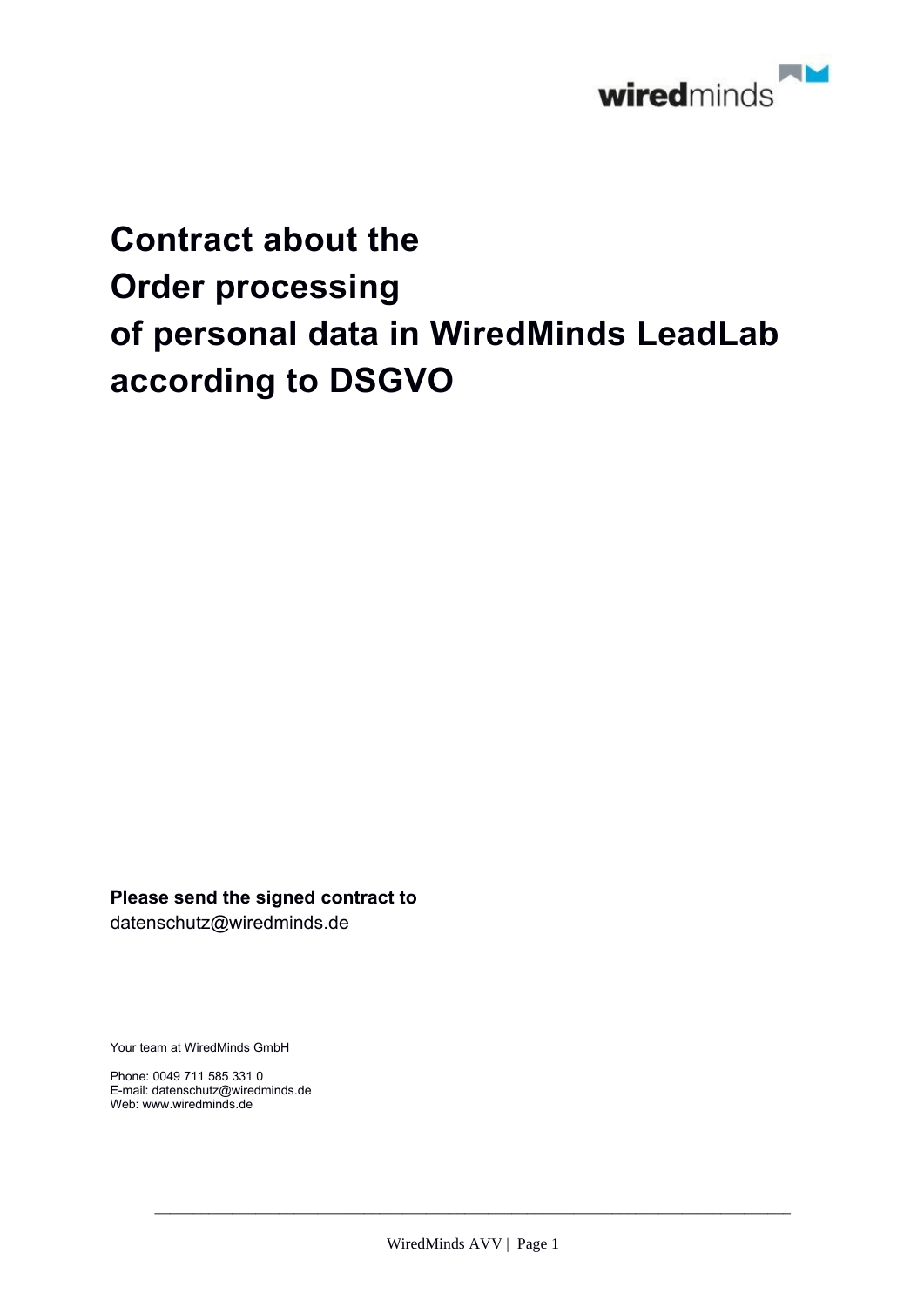

# **Introduction**

Our LeadLab software complies with all the requirements of the GDPR. WiredMinds and its solutions comply with all data protection rules and regulations. We guarantee this - always and especially today.

Measuring the reach of your website by using WiredMinds LeadLab does not require the consent of your website visitors. Not only we say this, but also the State Office for Data Protection and Information Security, which is responsible for us.

https://www.baden-wuerttemberg.datenschutz.de/faq-zu-cookies-und-tracking-2/

#### **Reason**

- We do not collect and store any data on the end user's terminal equipment (§ 25 TTDSG).
- We collect the IP address of the website visitor from the TCP/IP protocol.
- The IP address is used for a one-time, temporary comparison against our company database.
- This process is based on Art. 6 para. 1 (f) DSGVO.
- Only after successful comparison against our company database do we collect visitor data.
- User focus is on determining B2B-relevant website visitors.
- We keep your data in Germany
- We comply with all laws and regulations of the DSGVO

### **For reach measurement on your behalf, we need this Data protection Addendum because**,

- we act on your behalf and carry out reach measurement for your website
- we set up LeadLab access data for you and process your employees' personal data in the process
- we give you the possibility to set up reports in LeadLab, which you can send to an e-mail address (personal value) of your sales employees
- More information and documents can be found at:
- wiredminds.com/privacy or write directly to datenschutz@wiredminds.de

#### *"With WiredMinds, you take no risks. Your data is only your data and its processing is secure and documented. This has always been the case and also applies in the context of the GDPR".*

Albert Denz, CEO WiredMinds GmbH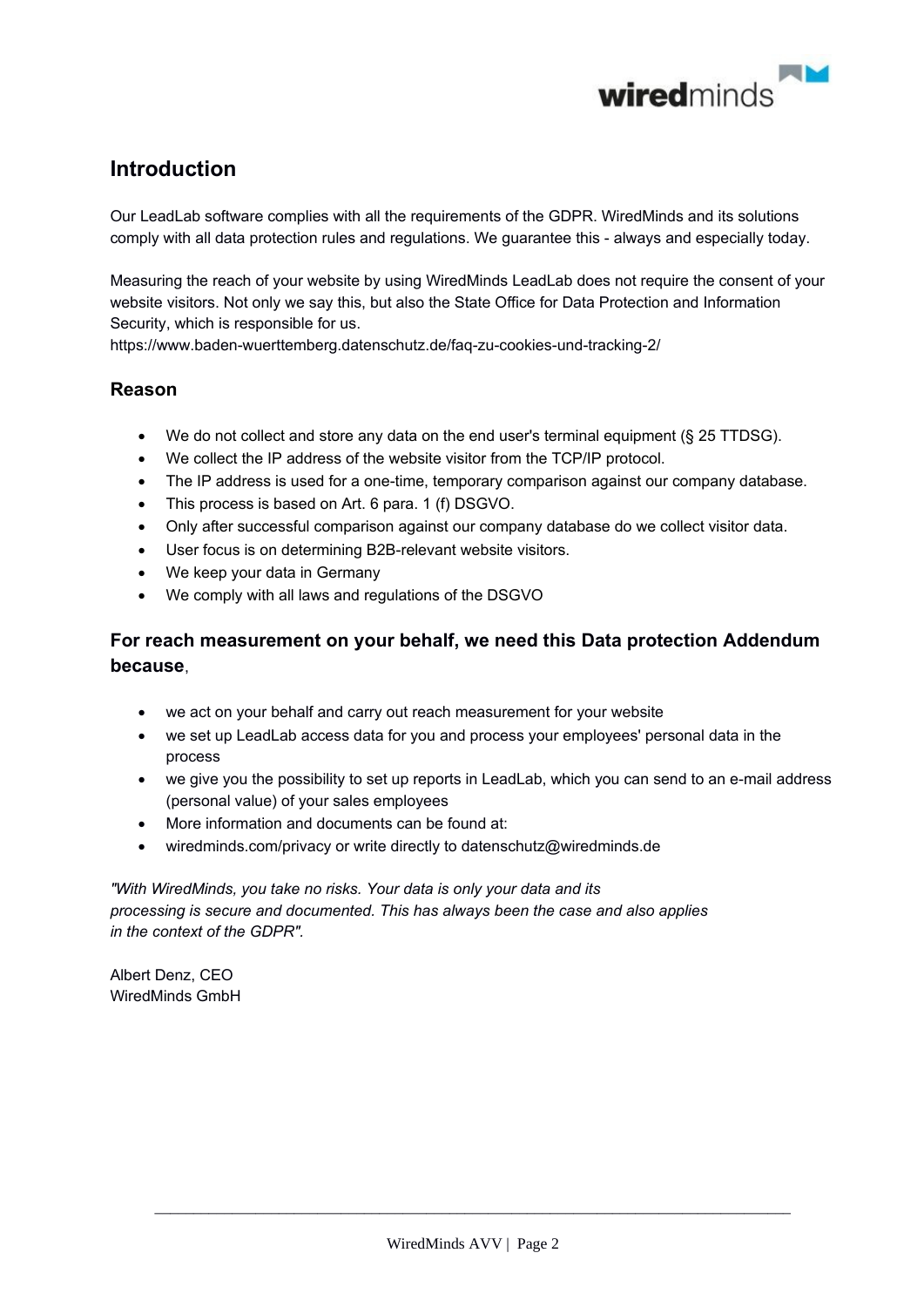

# **Contractors**

**Contractor Contractor Client Client** *Client Client Client Client Client Client Client Client Client Client Client Client Client Client Client Client*

WiredMinds GmbH

Lindenspürstr. 32

70176 Stuttgart

**Represented by Represented by (please enter data)**

 $\overline{\phantom{a}}$  , where  $\overline{\phantom{a}}$  , where  $\overline{\phantom{a}}$  ,  $\overline{\phantom{a}}$  ,  $\overline{\phantom{a}}$  ,  $\overline{\phantom{a}}$  ,  $\overline{\phantom{a}}$  ,  $\overline{\phantom{a}}$  ,  $\overline{\phantom{a}}$  ,  $\overline{\phantom{a}}$  ,  $\overline{\phantom{a}}$  ,  $\overline{\phantom{a}}$  ,  $\overline{\phantom{a}}$  ,  $\overline{\phantom{a}}$  ,  $\overline{\phantom{a}}$  ,

City, date

Albert Denz CEO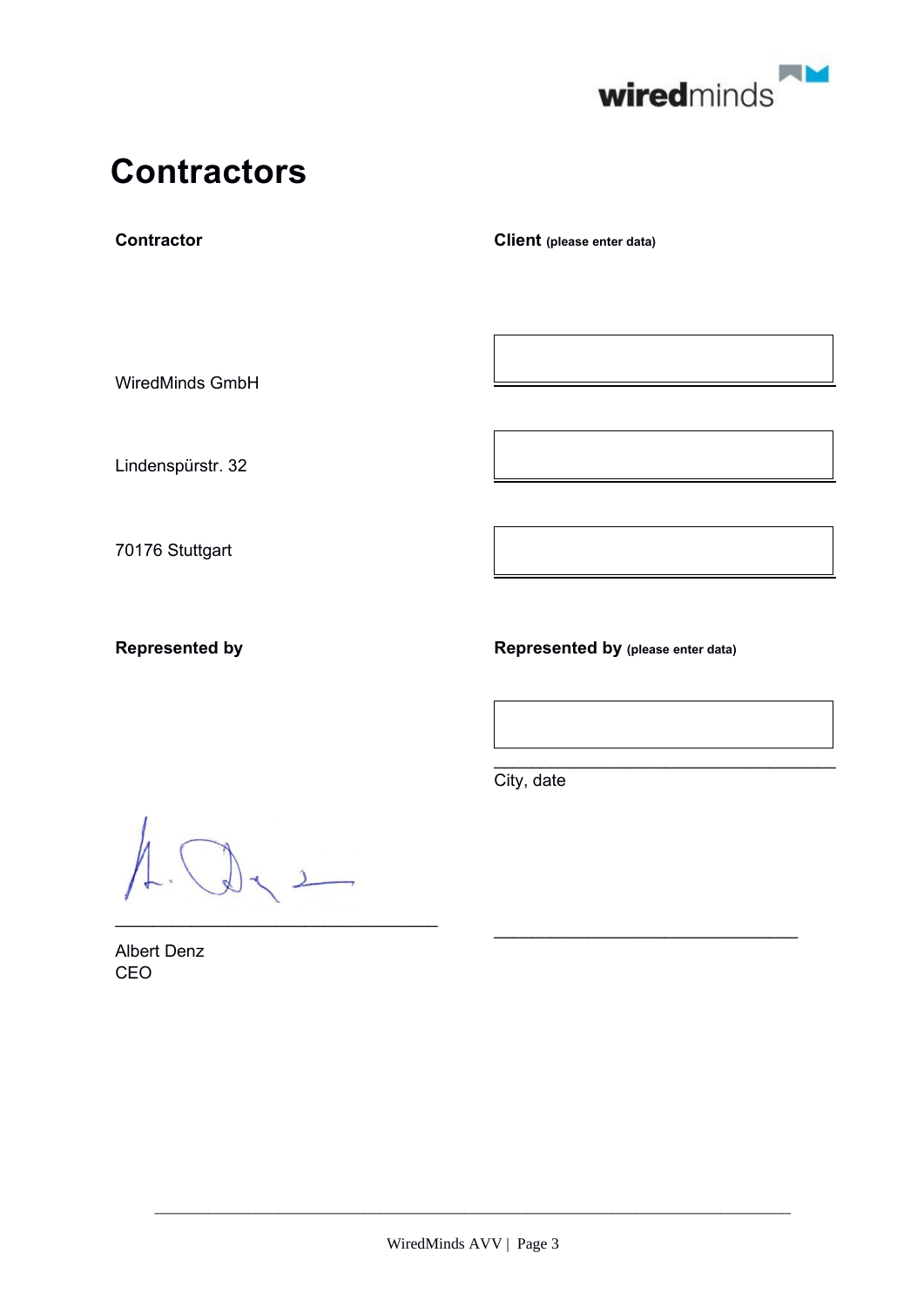

# 1 **Subject and duration of processing**

#### **1.1. Subject**

The subject, type and scope as well as the purpose of the data processing result from the main contract concluded between the Data Controller and the Contractual Partner:

Contract name Please transfer the corresponding product name "Testaccount" "LeadLab Lite" "LeadLab" into the field

Date of conclusion oft he contract

**1.2. Duration** Processing begins on

Please enter the desired start of the contract or the start of the test phase in the field:

and shall be for an indefinite period of time until termination (Item 10) of this Agreement or the Main Agreement by either Party.

# 2 **Type and purpose of data collection, -processing or -use**

#### **2.1. Type and purpose of use**

The processing is of the following nature:

Use of WiredMinds GmbH's pixel-counting technology on the client's website to record the IP address of all website visitors and a one-time temporary comparison of the IP address against WiredMinds GmbH's company database. Ordering and sorting the visits according to B2B-relevant visits and filtering out all visits from natural persons. The IP address is not stored, adjusted or changed. The visit behavior of the B2B-relevant companies is recorded, made available to the client in LeadLab and can be used for reach measurement by the client.

Translated with www.DeepL.com/Translator (free version) The processing serves the following purpose:

- Detection and filtering of potentially identifiable website visitors.
- Maintenance of the provided solution incl. administration of the users at the customer's site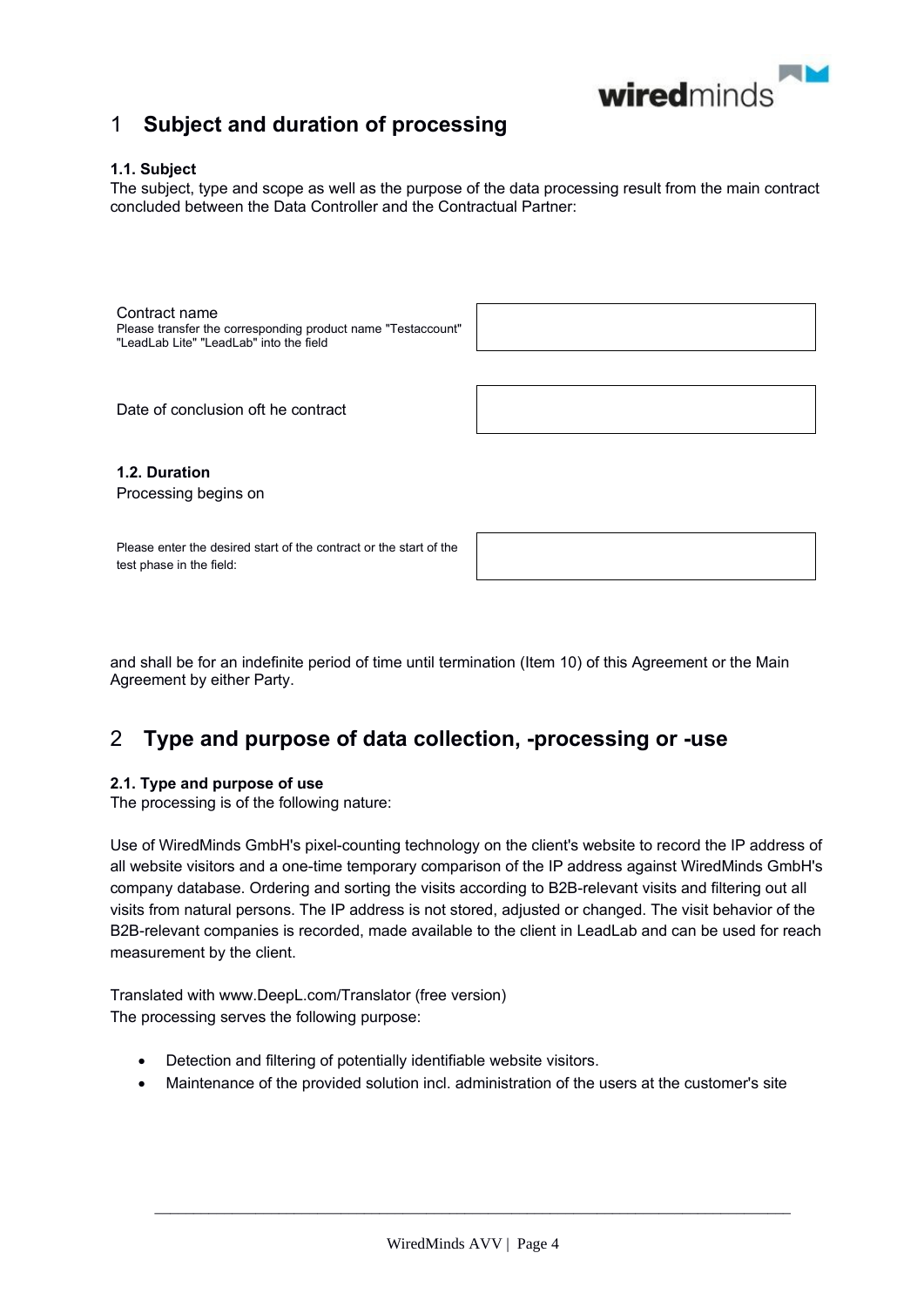

#### **2.2. Type of data**

When using the software, the following types of data are collected, among others:

- User IDs and user master data of the client's employees (software users)
- User usage data of the client's employees in the form of log files (service monitoring and security)
- Hosting CRM data, which may also be personal data such as notes

The following types of data are collected from recorded visitors to the website:

• IP address of the website visitor

#### **2.3. Categories of data subject**

The following are affected by the processing:

- Employees of the client (users of LeadLab)
- Website visitors

### 3 **Duties of the contractor**

(1) The Contractor shall process personal data exclusively as agreed or instructed, unless there is a legal obligation to process.

(2) The Contractor undertakes to strictly maintain confidentiality during processing and to obligate assigned employees accordingly.

(3) The Contractor shall support the Customer in the fulfillment of obligations under data protection law or in the context of controls, for example by supervisory authorities, to the extent necessary.

(4) The Contractor may only provide information with the consent of the Customer. The Contractor shall forward any inquiries addressed to it to the Customer.

(5) To the extent required by law, the Contractor shall appoint a competent and reliable person as data protection officer.

(6) The commissioned processing shall take place exclusively within the EU or the EEA. Any relocation to a third country may only take place under the conditions contained in Chapter V of the General Data Protection Regulation.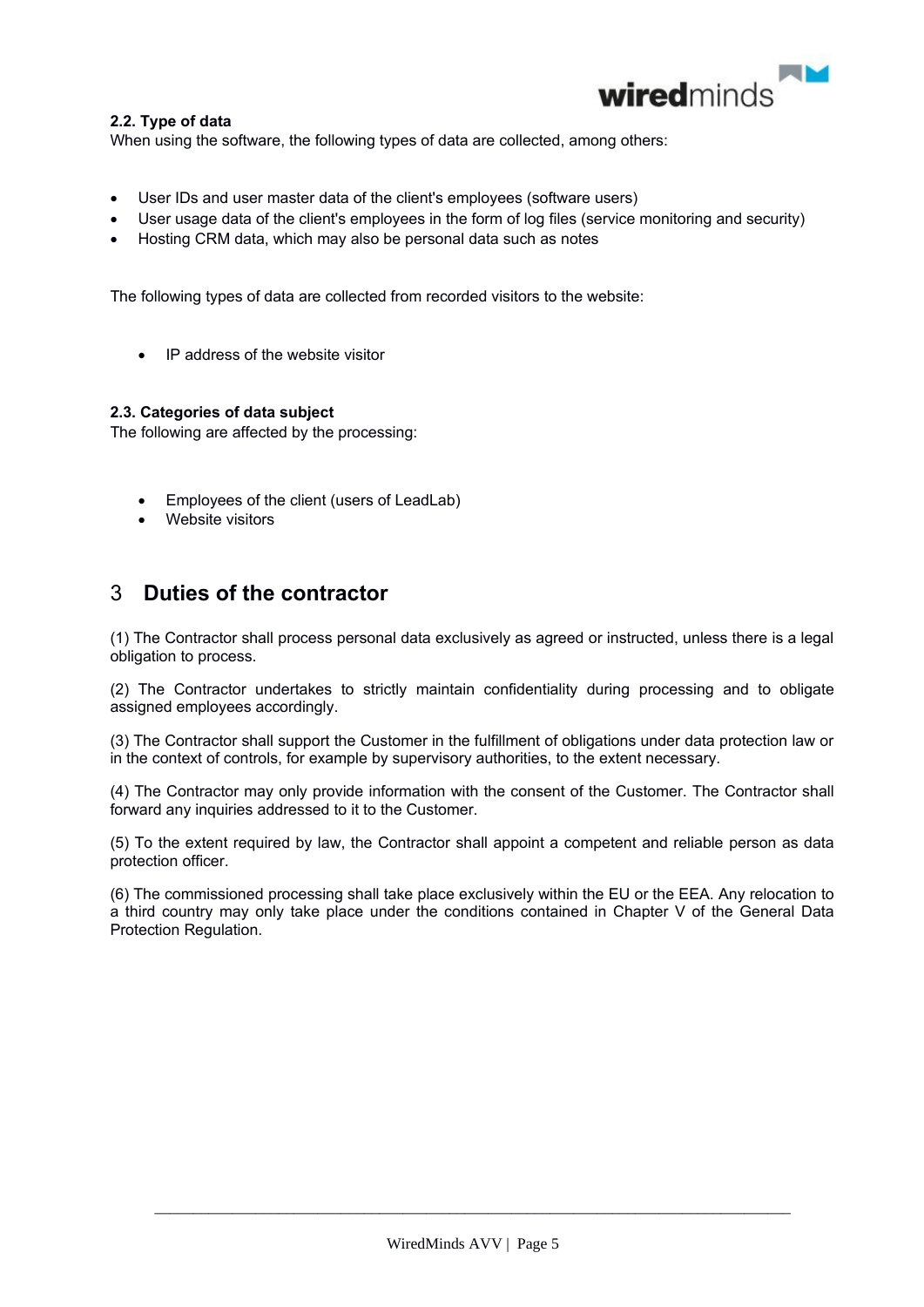

### 4 **Technical and organizational measures**

(1) The data security measures implemented by the Contractor are described in Annex 1.

(2) The data security measures may be adapted in accordance with further technical and organizational development as long as the level agreed here is not undercut.

(3) The Contractor warrants that the data processed in the order will be strictly separated from other data files.Copies or duplicates shall not be made without the knowledge of the Customer. Technically necessary, temporary duplications are excepted.

(4) The processing of data in the home office is permissible. The Contractor shall ensure that data security is not impaired and that the Customer's control rights can be exercised without restriction.

(5) The Contractor shall provide regular evidence of the fulfillment of its obligations.

# 5 **Regulations for the correction, deletion and blocking of data**

(1) The Contractor shall only correct, delete or block data processed within the scope of the order in accordance with the contractual agreement reached or in accordance with the Client's instructions.

### 6 **Subcontracting relationships**

(1) The Customer agrees that the Contractor may engage subcontractors. The commissioning of subcontractors, i.e. any intended change with regard to the involvement or replacement of other subcontractors, shall be notified to the Customer in writing in each individual case. The Customer shall have the right to object to a subcontracting within 4 weeks in writing, stating the reasons. If no justified objection is made, the use of the subcontractor shall be deemed approved. If an amicable solution regarding the justification of the objection is not possible between the parties, both parties shall be entitled to extraordinary termination of this contract and the main contract within 14 days.

(2) The award of contracts to subcontractors shall be made in writing. The Contractor shall carefully select the subcontractor.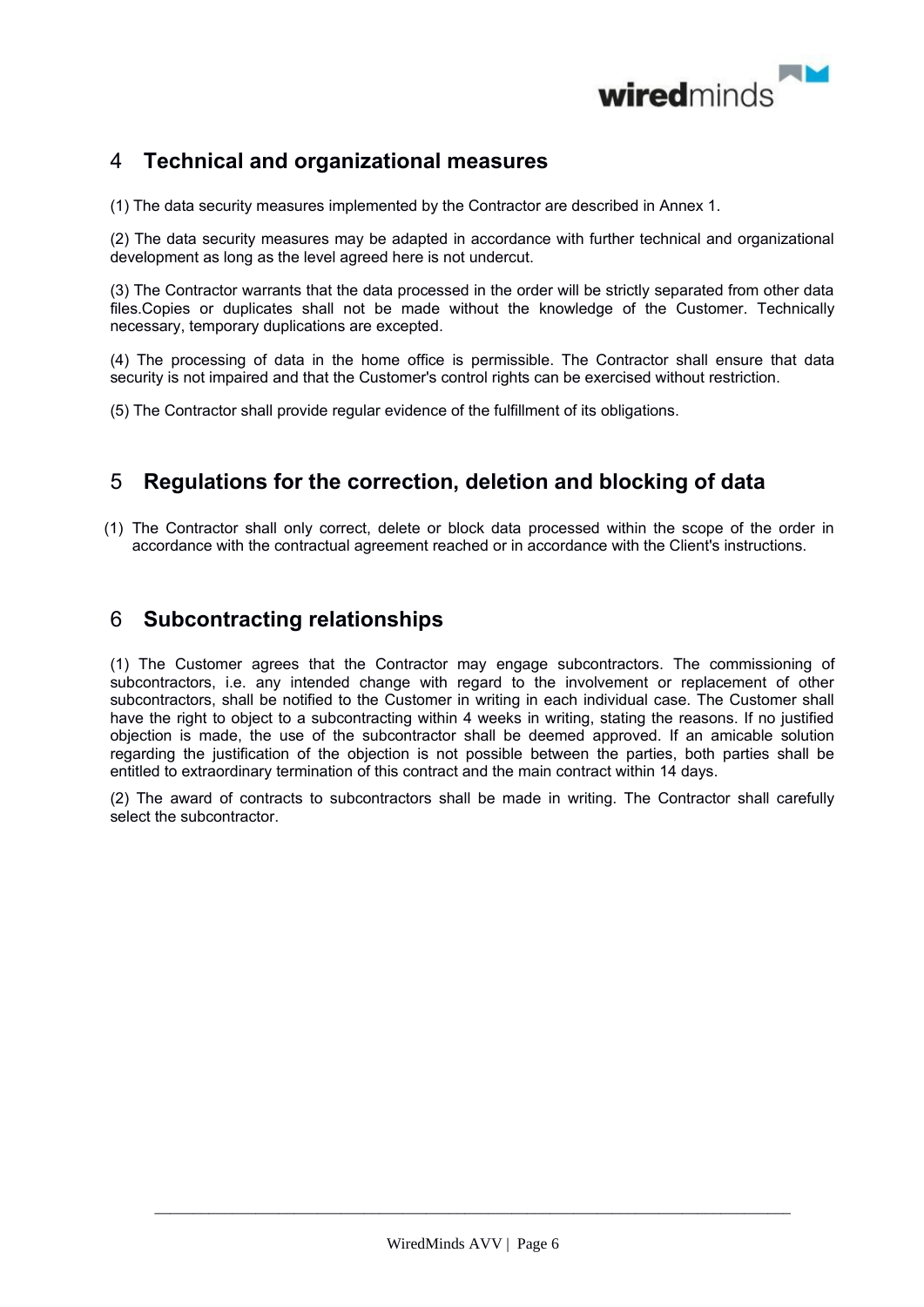

# 7 **Rights and obligations oft he client**

- (1) The Customer shall be solely responsible for assessing the permissibility of the commissioned processing and for safeguarding the rights of data subjects.
- (2) The Customer shall issue all orders, partial orders or instructions in documented form. In urgent cases, instructions may be issued verbally. The Customer shall immediately confirm such instructions in a documented manner.
- (3) The Customer shall inform the Contractor without delay if it discovers errors or irregularities in the examination of the order results.
- (4) The Customer shall be entitled to monitor the Contractor's compliance with the provisions on data protection and the contractual agreements to a reasonable extent itself or through third parties, in particular by obtaining information and inspecting the stored data and the data processing programs as well as other on-site checks. The persons entrusted with the control shall be granted access and inspection by the Contractor to the extent necessary. The Contractor shall be obliged to provide the necessary information, to demonstrate processes and to provide evidence required to carry out a control.
- (5) Inspections at the Contractor's premises shall be carried out without any avoidable disruptions to its business operations. Unless otherwise indicated for urgent reasons to be documented by the Customer, inspections shall take place after reasonable advance notice and during the Contractor's business hours, and not more frequently than every 12 months. Insofar as the Contractor provides evidence of the correct implementation of the agreed data protection obligations, checks shall be limited to random samples.shall be limited to spot checks.

# 8 **Obligations to notify**

- (1) The Contractor shall notify the Customer without undue delay of violations of the protection of personal data.
- (2) The Contractor shall inform the Customer without undue delay about controls or measures by supervisory authorities or other third parties, insofar as these are related to the commissioned processing.

### 9 **Instructions**

(1) The Customer reserves a comprehensive right to issue instructions with regard to processing on behalf

of the Customer.

(2) The Contractor shall notify the Customer without undue delay if, in its opinion, an instruction issued by

 the Customer violates statutory provisions. The Contractor shall be entitled to suspend the implementation of the corresponding instruction until it is confirmed or changed by the responsible person at the Customer. The contract of the contract  $\rho$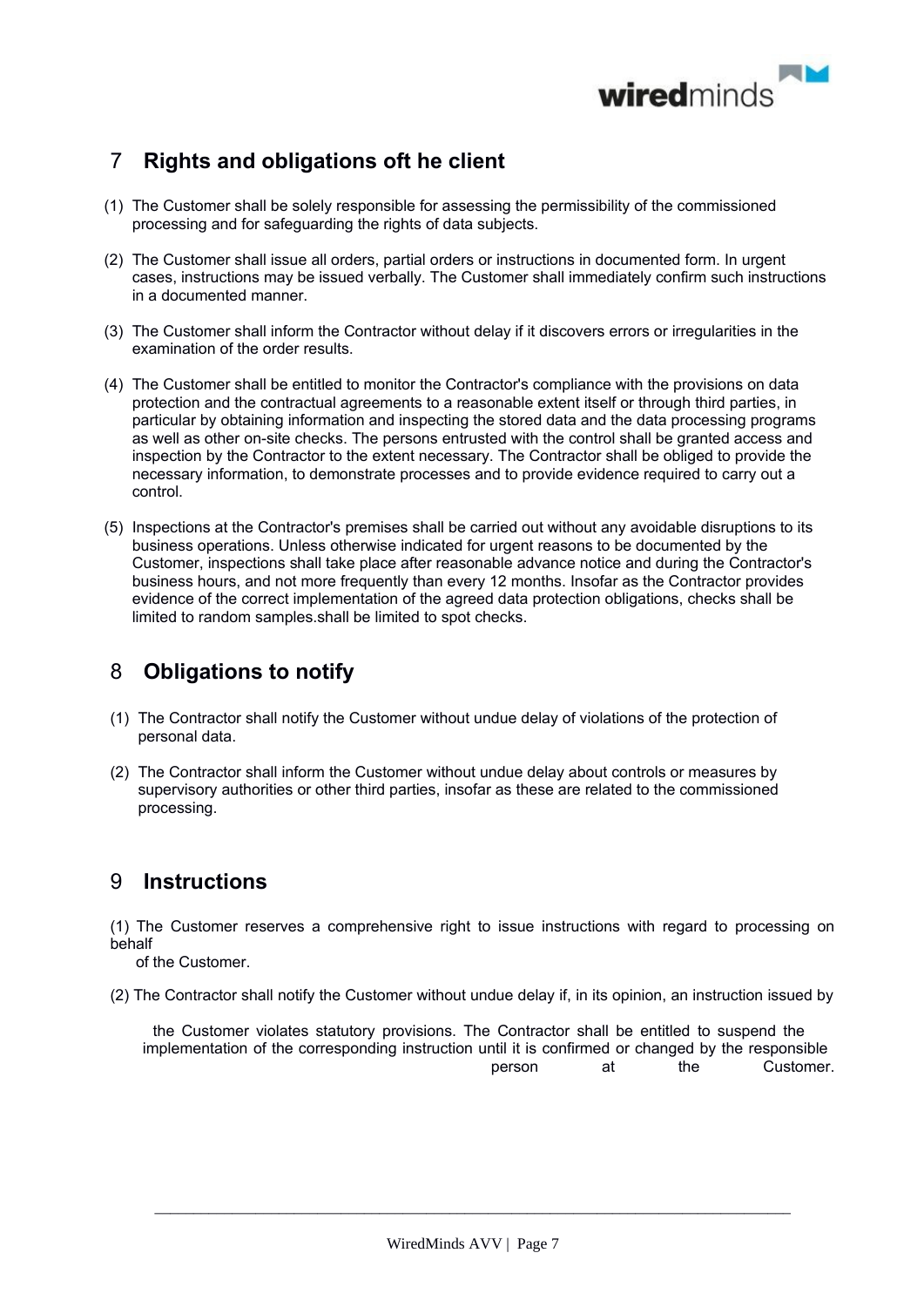

### 10 **Termination of the order**

(1) Upon termination of the contractual relationship or at any time upon request of the Customer, the Contractor shall, at the Customer's option, either destroy the data processed in the order or hand it

over the contract of the contract of the contract of the contract of the contract of the contract of the contract of the contract of the contract of the contract of the contract of the contract of the contract of the contr

to the Customer.

(2) Documentation which serves as proof of proper data processing shall be retained by the Contractor in accordance with the respective retention periods even beyond the end of the contract. The Contractor

may hand them over to the Customer at the end of the contract to relieve the Customer.

### 11 **Liability**

- (1) The Contractor shall be liable to the Customer for damage culpably caused by the Contractor, its employees or the subcontractors engaged by it to perform the contract or the subcontractors engaged by it in connection with the performance of the contractual service commissioned.
- (2) Number (1) shall not apply insofar as the damage was caused by the correct implementation of the commissioned service or an instruction issued by the Customer..

### 12 **Other**

(1) Both parties are obligated to treat all knowledge of business secrets and data security measures of the respective other party obtained within the framework of the contractual relationship as confidential, even after termination of the contract. If there is any doubt as to whether information is subject to the obligation of confidentiality, it shall be treated as confidential until it has been released in writing by the other party.

(2) If property of the Customer with the Contractor is endangered by measures of third parties (for example by attachment or seizure), by insolvency or composition proceedings or by other events, the Contractor shall notify the Customer without delay.

(3) Additional agreements must be made in writing.

(4) The defense of the right of retention within the meaning of Section 273 of the German Civil Code (BGB) shall be excluded with respect to the data processed in the order and the associated data carriers.

(5) Should individual parts of this agreement be invalid, this shall not affect the validity of the remainder of the agreement.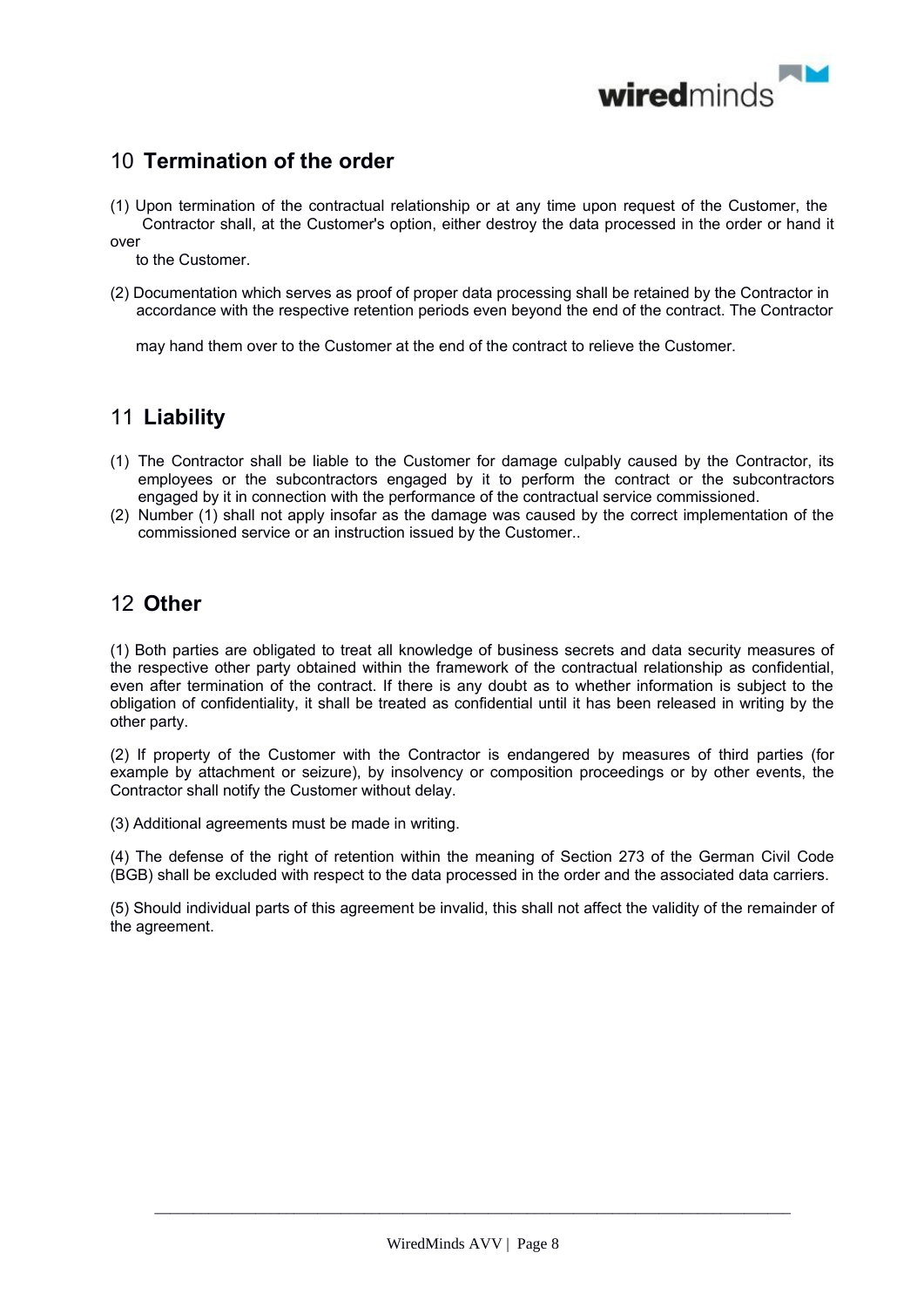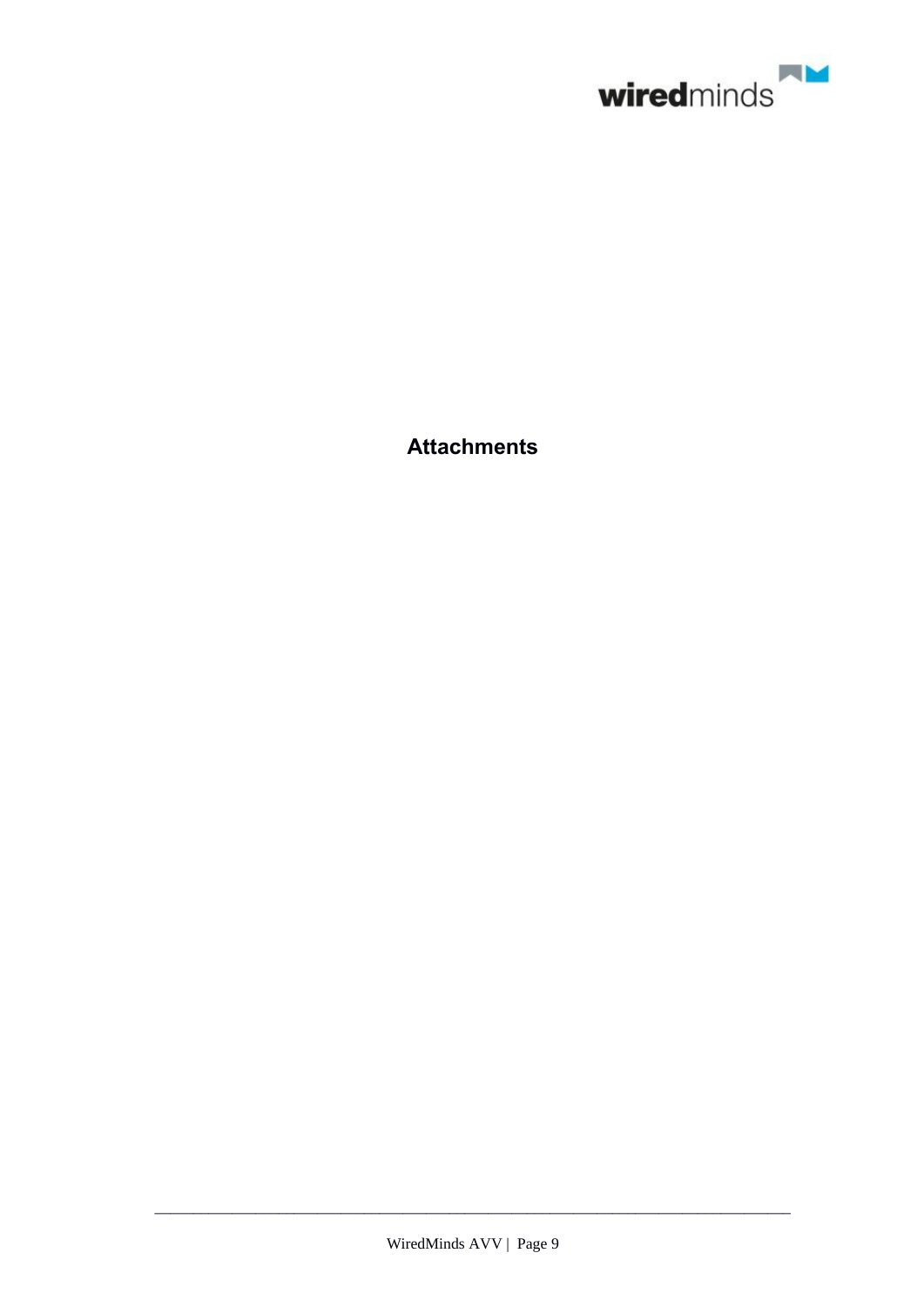

### **Technical and organizational measures for data processing security**

The following describes which technical and organizational measures are defined to ensure data protection and data security. The aim is to ensure in particular the confidentiality, integrity and availability of the information processed in the company. The structure is based on the internationally recognized standard DIN ISO/IEC 27002.

#### **01. Guideline**

The data protection guideline of WiredMinds GmbH contains the guiding statements of the management regarding the handling of personal data in the company. All employees, freelancers and supporting companies are obliged to observe these central regulations. The achieved IT security level of the organizational units, processes and systems is monitored by a combination of of periodic audits and continuous controls.

Monitoring of ongoing operations is carried out in coordination with the security officer. A review of the security policy is conducted at least annually, unless an essential change requires it earlier.

This ensures the ongoing adequacy, suitability and effectiveness of the policy. The Safety Officer is the person responsible for the safety policy and has the responsibility to develop, revise, and review it.

#### **02. Information security organization**

The managers of WiredMinds GmbH are responsible for the full implementation of the IT security principles in their organizational unit and for fulfilling the IT security tasks assigned to them. tasks assigned to them.

Information security roles and responsibilities are defined in the IT security organization. Conflicting roles and responsibilities are segregated to reduce the potential for unauthorized or unintended modification or misuse of our company's assets.

We have a process in place to determine when and by whom relevant authorities are notified and identified data privacy and information security incidents are reported in a timely manner. We also maintain ongoing contact with special interest groups to keep abreast of changes and improvements in the area of data privacy and information security.

In our projects, data privacy and data security is part of all phases of our project methodology. Through our respective policies and processes on teleworking and the use of mobile devices, we ensure data privacy and data security in these areas as well.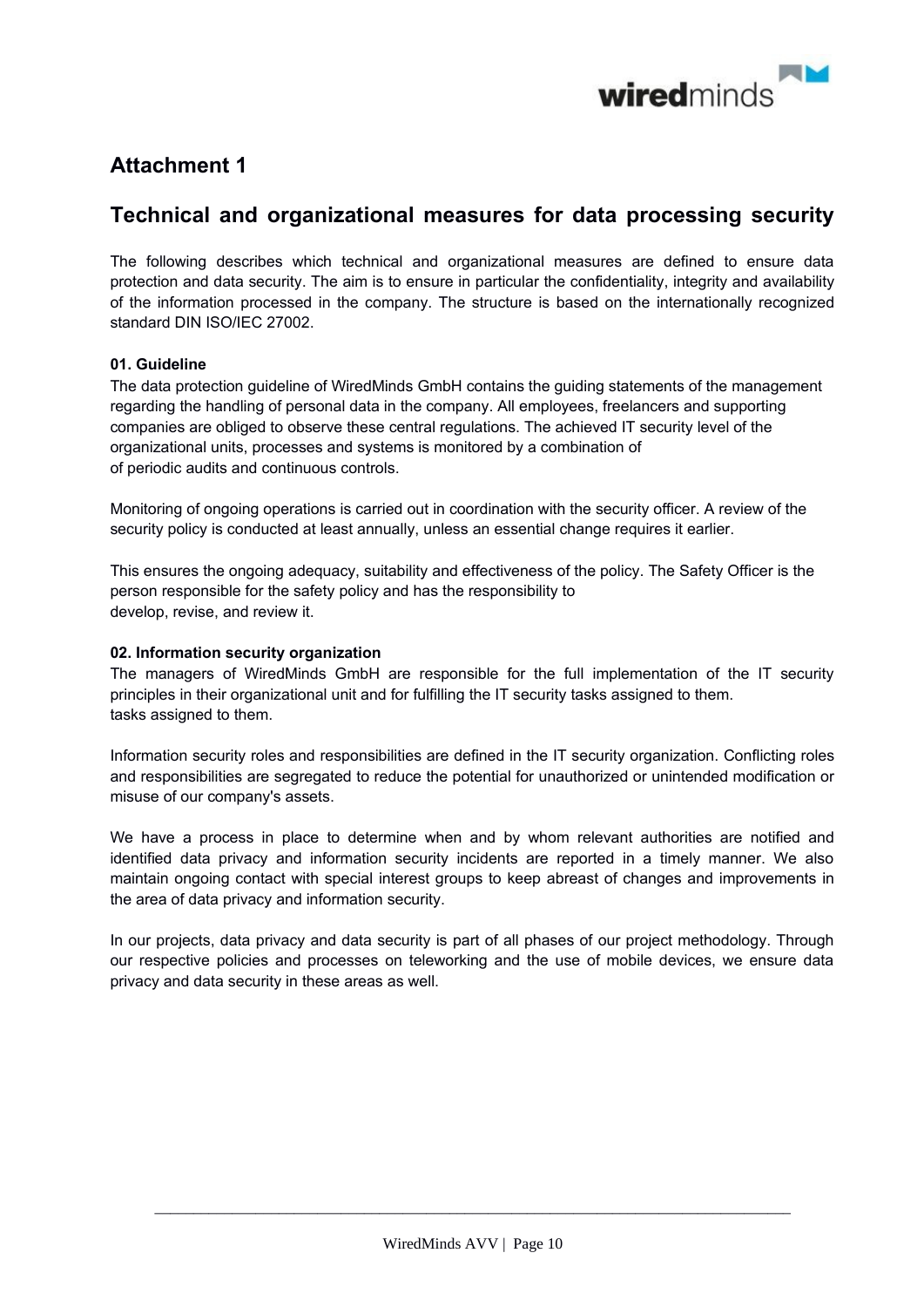

### **Technical and organizational measures for data processing security**

#### **03. Personnel security**

We have carefully selected our employees and reviewed their suitability for their roles in the company. We have defined their responsibilities in job descriptions and regularly check whether the employees comply with them. Before starting their employment, all employees sign a confidentiality and data protection agreement which remains in force after the end of their employment. Employees are trained in data privacy and data security, and in particular training courses are refreshed when they change functions. They are therefore aware of their responsibilities in this regard.

In a documented process for the period before, during and after termination of the employment relationship, we ensure that personal data is protected and data security is guaranteed. This also includes measures in the event of a data protection breach.

#### **04. Management of values**

We inventory and maintain all assets (such as equipment, notebooks, smartphones) and information related to personal data.

We have designated responsible parties to protect these assets, who are responsible for the lifecycle of an asset.

Documented rules have been established for the permissible use of our assets. The return of these assets is documented.

Our information and data are classified and labeled based on legal requirements, their value, criticality, and sensitivity to unauthorized disclosure or modification.

In accordance with this classification scheme, we have developed and implemented documented procedures for handling our assets. We do not usually transfer data on removable media, but only in encrypted form via verified communication channels. In exceptional cases, we can only deviate from this practice if instructed to do so in writing by the client.

We dispose of data carriers that are no longer required securely, using a documented procedure and obligated certified service providers.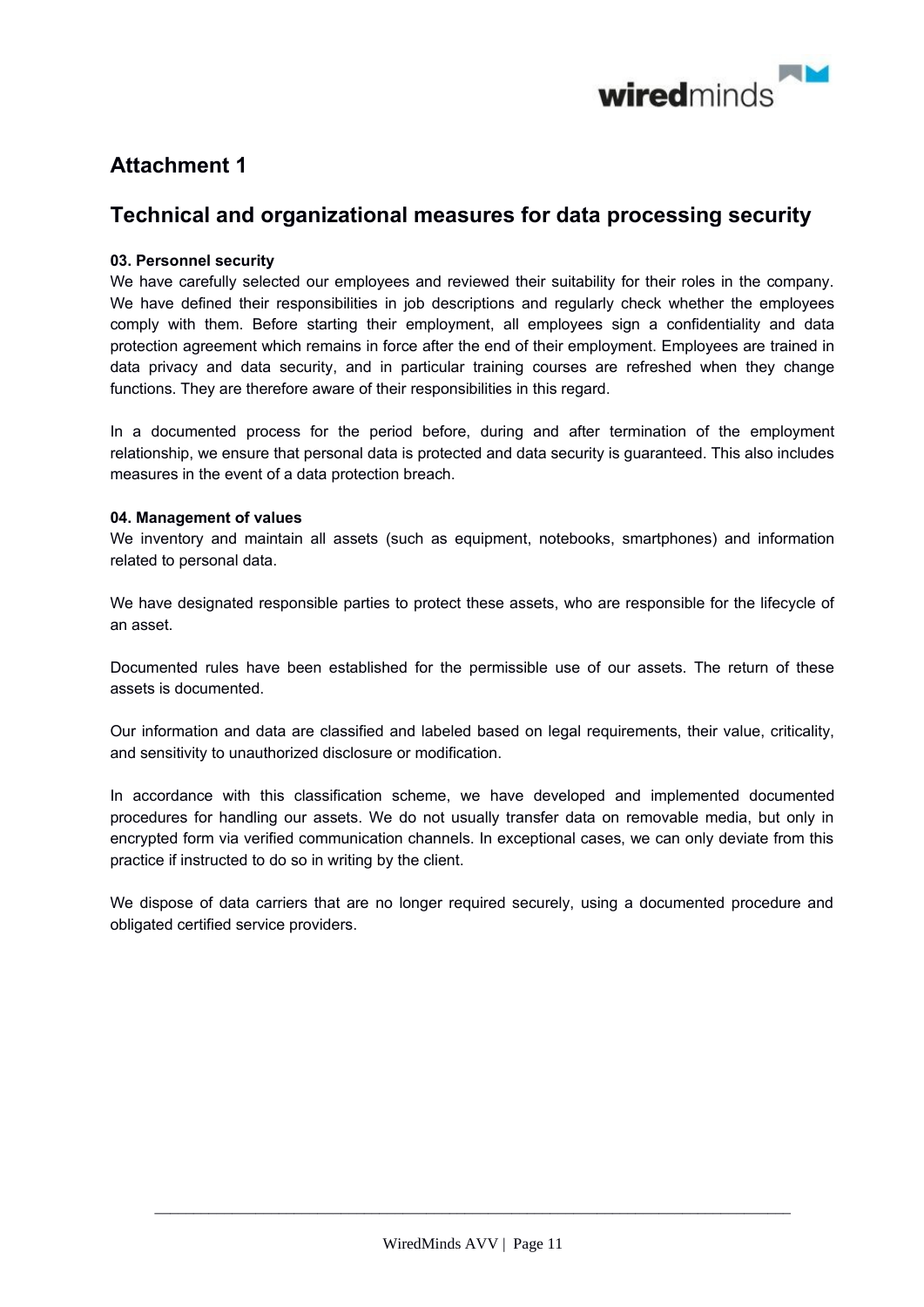

### **Technical and organizational measures for data processing security**

#### **05. Access control**

We have regulated and documented measures in place to ensure that authorized persons only have access to personal data for which they are authorized to view and process.

Authorizations to access IT systems are granted via a regulated procedure based on a documented and restrictive authorization concept. We have regulated and implemented access to networks and network services.

It is ensured that only authorized users have access to systems and services and that unauthorized access is prevented; in particular, there is a formal process for registering users that enables the assignment of access rights. We grant our administrative rights in a restricted and controlled manner.

We have a documented and regulated process for handling passwords.

Actual and target status of user access rights are regularly compared. If necessary, these are withdrawn or adjusted.

We restrict access to our data as needed and control access to our systems and applications through a secure login process. We employ a system for using strong and secure passwords.

The use of utilities that may be capable of circumventing system and application protections is restricted and closely monitored.

#### **06 Cryptography**

The appropriate and effective use of cryptography to protect the confidentiality, authenticity, or integrity of information is ensured. To this end, we have implemented a policy on the use of cryptography within the company, including the management of cryptographic keys, which is appropriate to the need for protection**.**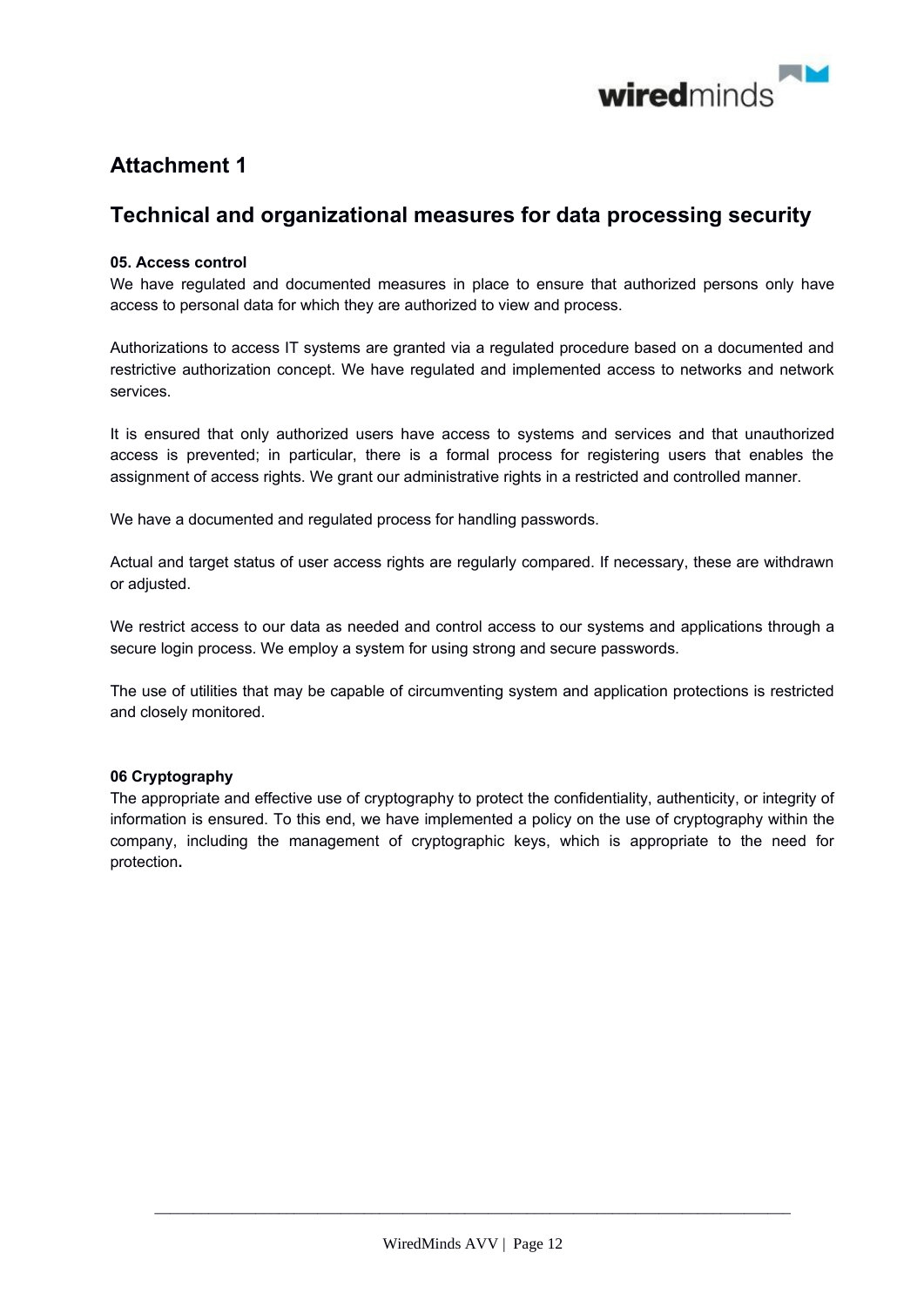

# **Technical and organizational measures for data processing security**

#### **07. Physical and environmental security**

We have documented and regulated measures in place to prevent unauthorized persons from gaining access to data processing equipment used to process or use personal data. These include, but are not limited to:

- The business premises are located on the 3rd floor of an office building and are used exclusively
- The central entrance is monitored
- Doors to secure areas are always closed
- Visitors or external service providers are admitted individually
- Fire protection is provided by our hosting partner
- There are security areas to which only specially authorized persons have access
- IT rooms are locked separately and can only be opened by authorized persons
- Supply facilities are protected against power failures and malfunctions
- The security of cabling is observed
- Maintenance of systems is planned and implemented
- Removal and changes to systems and information are regulated
- The security of off-premises systems is observed
- Disposal or reuse of equipment is regulated
- Unattended user devices are protected via an automatic screensaver and automatic hard drive encryption
- Clean desk and screen lock policies are implemented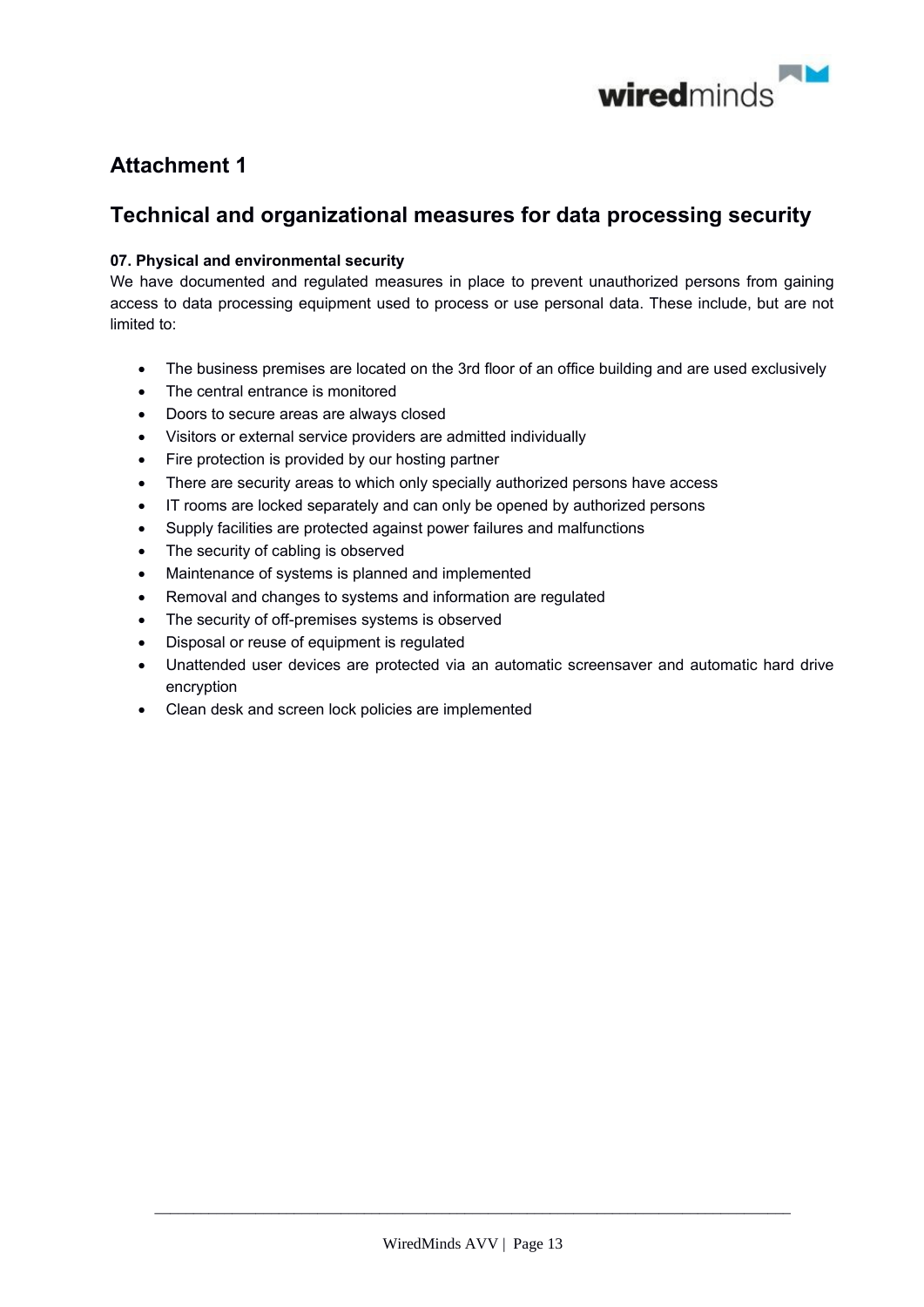

# **Technical and organizational measures for data processing security**

#### **08. Operational security**

We have regulated and documented measures in place to ensure the proper and secure operation of information and data processing facilities. These include, among other things, control in the event of a change to the information-processing facilities, as well as control and regular measurement of our capacities and resources to ensure the availability of the required system performance. For example, the following values, among others, are continuously monitored on an up-to-date basis:

- Hard disk status and available memory
- Raid status
- Services and status of all virtual machines
- Failed login attempts
- Memory usage of the storages and main memory
- **•** Ethernet utilization
- Number of RDP sessions of the individual terminal servers
- Throughput and utilization of the firewall
- Checking the accessibility of all servers is possible via monitoring
- Accessibility and throughput of the switches

A protected procedure for data backup has been implemented by us and is documented. Standard maintenance windows are defined. Additional necessary windows are announced at least 10 days in advance.

In our company, it is essential to separate development, test and operating environments, so we pay special attention to this.

Measures for detection, prevention and recovery to protect against malware have been taken and are regularly updated.

We have centrally monitored and protected event logging and have privacy measures in place in the event that sensitive personal data is stored. All logging equipment and logging information, including administrators and operator logs are protected from tampering and unauthorized access.

Our clocks are synchronized centrally with a single reference time source.

We have a centralized procedure for the controlled installation of software on systems in our company.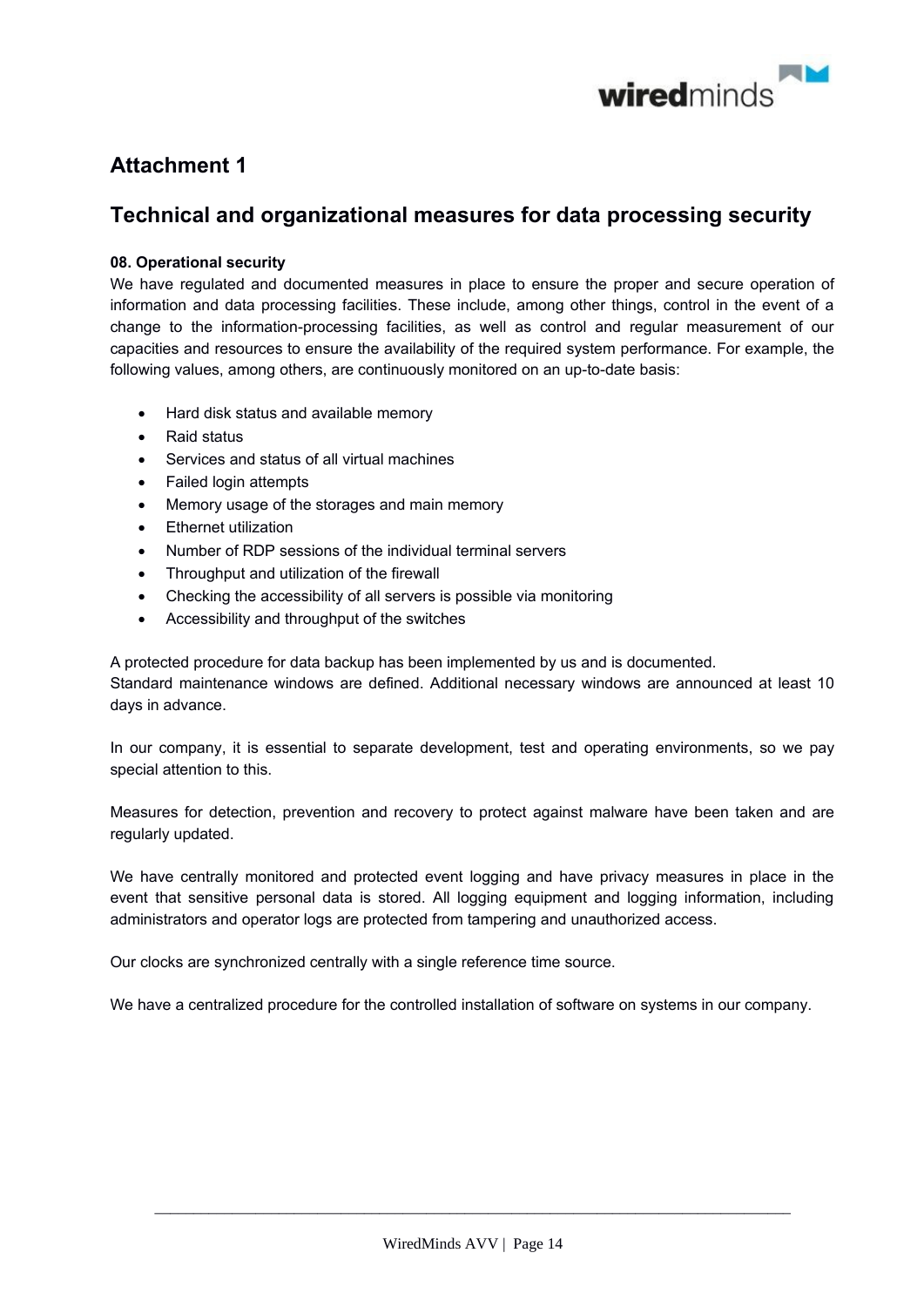

### **Technical and organizational measures for data processing security**

There is a list of our technical assets and regulated, documented handling in the event of a technical vulnerability, which includes our patch management with defined responsibilities.

We have centrally implemented regulations for restrictions on software installations.

In the event of an audit review of our information systems, we have defined measures to minimize disruptions to business processes as far as possible.

#### 09. communications security

The security of our personal data and information stored in networks and network services is imperative. Therefore, we have implemented documented measures that manage, control and secure our networks.

Information services, users and information systems are kept separate as needed.

We have policies and procedures in place for information and data transfer, as well as information transfer agreements with external entities (e.g., CRM vendors).

Our electronic messaging is appropriately protected. For example, among other things, we have measures in place to protect messages from unauthorized access, alteration, or denial of service that comply with the classification scheme adopted by the organization (protection class 1\_E2).

To protect our data, we enter into confidentiality or non-disclosure agreements as needed, which we review regularly.

It is ensured that data and information security is an integral part throughout the lifecycle of our systems. This also includes the requirements for and securing of information systems that provide services via public networks. Transaction protection for application services is performed on an as-needed basis. In addition, we have established a system change management process to ensure the integrity of the system, applications, and products from the early design phases through any subsequent maintenance.

When changes are made to operating platforms, business-critical applications are reviewed and tested to ensure there is no negative impact on organizational security and customer applications. We have a managed process for analyzing, developing, and maintaining secure IT systems.

Acceptance testing programs and associated criteria are established for new information systems, upgrades, and new releases. Our test data is carefully selected, protected and controlled.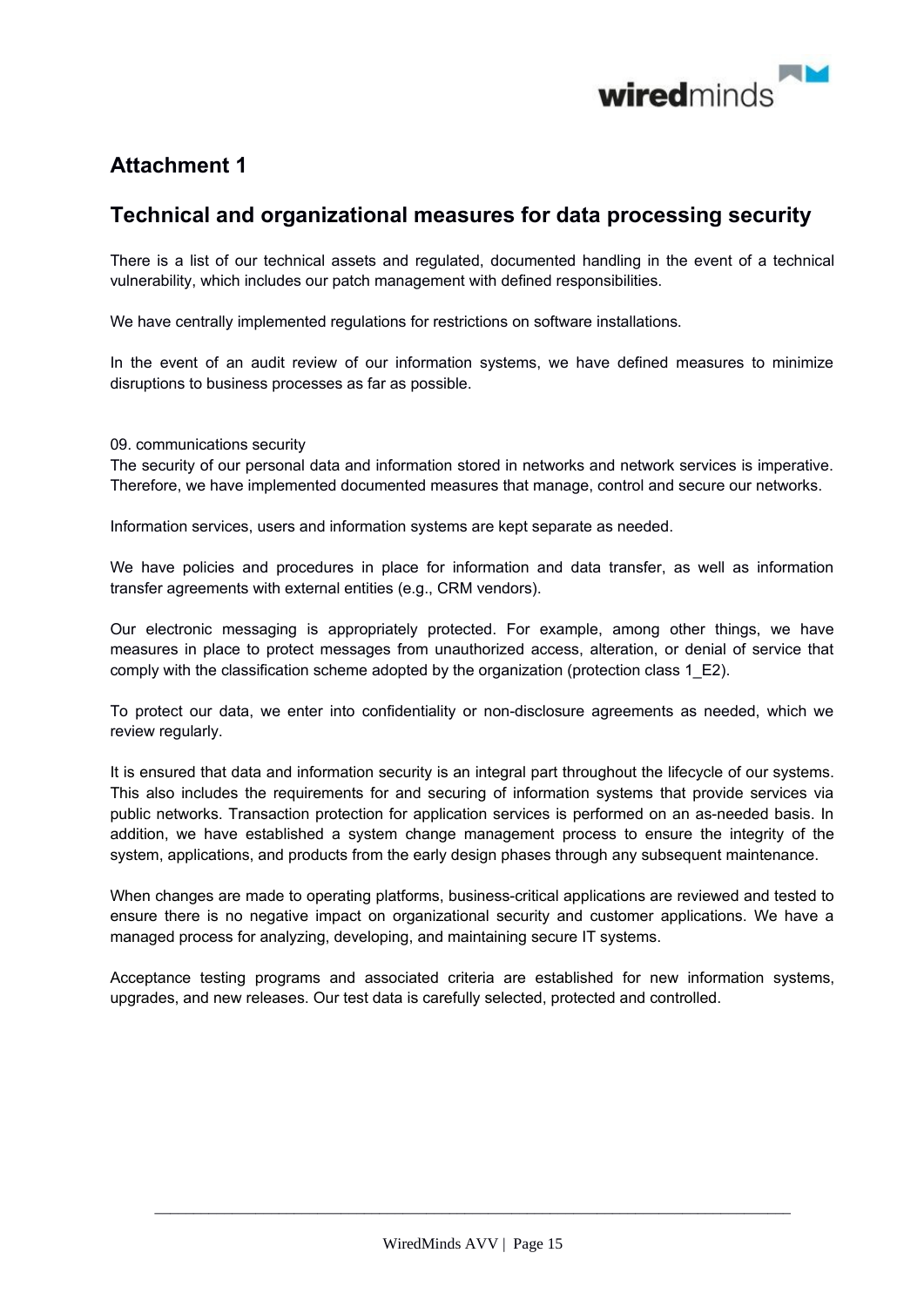

### **Technical and organizational measures for data processing security**

#### **10. Acquisition, development and maintenance of systems**

Ensuring that data and information security is an integral part throughout the lifecycle of our systems. This also includes the requirements for and securing of information systems that provide services via public networks. Transaction protection for application services is performed on an as-needed basis. In addition, we have established a system change management process to ensure the integrity of the system, applications, and products from the early design phases through any subsequent maintenance.

When changes are made to operating platforms, business-critical applications are reviewed and tested to ensure there is no negative impact on organizational security and customer applications. We have a managed process for analyzing, developing, and maintaining secure IT systems.

Acceptance testing programs and associated criteria are established for new information systems, upgrades, and new releases. Our test data is carefully selected protected and controlled.

#### **11. supplier relations**

We carefully select our suppliers in advance and review their suitability with regard to maintaining data and information security protection.

Documented agreements ensure the protection and confidentiality of our assets and data. Suppliers are required to take technical and organizational measures to ensure this.

There is a regulated and user-defined access authorization to the values and data that are absolutely necessary for the respective supplier.

Suppliers may only engage additional suppliers with our consent in order to ensure a secure supply chain.

We regularly conduct a review of our suppliers' data protection and data security measures to maintain the agreed level. Assigned authorizations are also subject to continuous documented monitoring.

After termination of the supplier relationship, they are obliged to destroy the data and assets received from us. In addition, the maintenance of confidentiality applies indefinitely.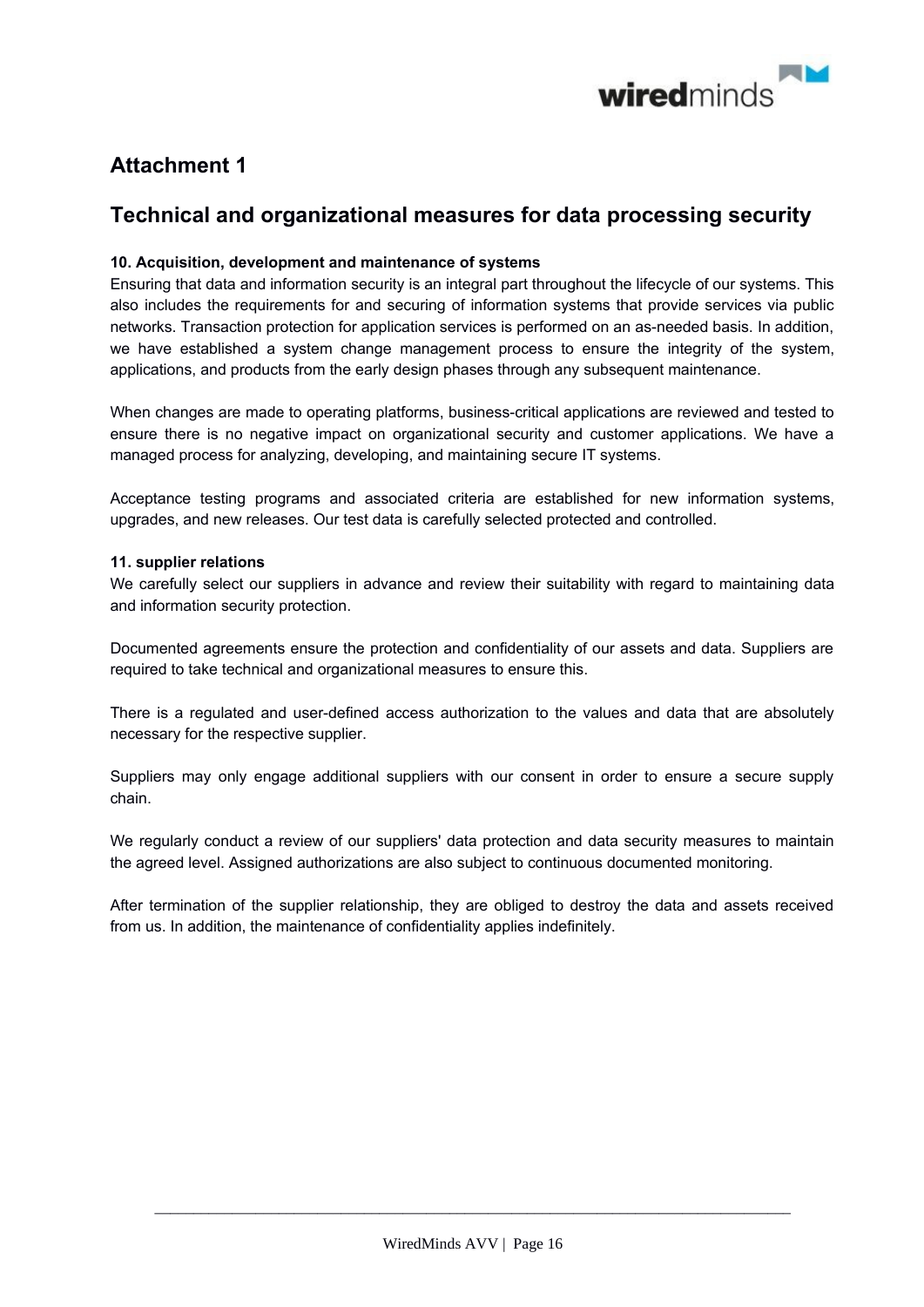

### **Technical and organizational measures for data processing security**

#### **12. Information security and data privacy incident handling**

Our company has a regulated, documented process for handling information security and data privacy incidents to ensure a consistent and effective approach in this regard. Employees are required to report all data privacy and security incidents immediately and receive regular training in this regard. We have installed a reporting system that forwards events to an intervention team to ensure a rapid response. All events are documented, classified and evaluated. The implemented intervention team has precise guidelines on how to respond to an event.

Together with the management, improvement measures resulting from the findings and the collected evidence of an event are discussed and implemented on a regular basis.

#### **13. information security aspects of business continuity management**

As part of information security, the intended availability of systems is specifically assessed and documented. From the requirements, we derive the technical and organizational specifications, such as redundant systems / connections or corresponding planning, and implement them in a consistent and controlled manner.

An overarching emergency plan forms the framework with regard to the corresponding instructions for action for selected documented emergency scenarios.

Continuously updated exercise plans for testing the measures implemented and documentation of the execution of corresponding tests round off the emergency management. All servers and storage systems are leased from a selected data center. Based on the contractual agreements, there is a permanent claim to availability against the service provider.

#### **14. Compliance**

We have identified, documented, and keep up-to-date all relevant legal, regulatory, self-imposed, or contractual requirements, as well as our company's procedures for complying with these requirements.

Appropriate procedures have also been implemented to ensure compliance with legal, regulatory, and contractual requirements relating to intellectual property rights and the use of proprietary software products.

In accordance with legal, regulatory, contractual and business requirements, we protect records and personal data as needed. Annual activity reports by the data protection officer document the measures taken.

We observe the regulations on cryptographic measures for this purpose.

To ensure the protection of our information and data, we regularly conduct independent audits of our information security and data privacy levels, our security and data privacy policies, and our compliance with technical requirements.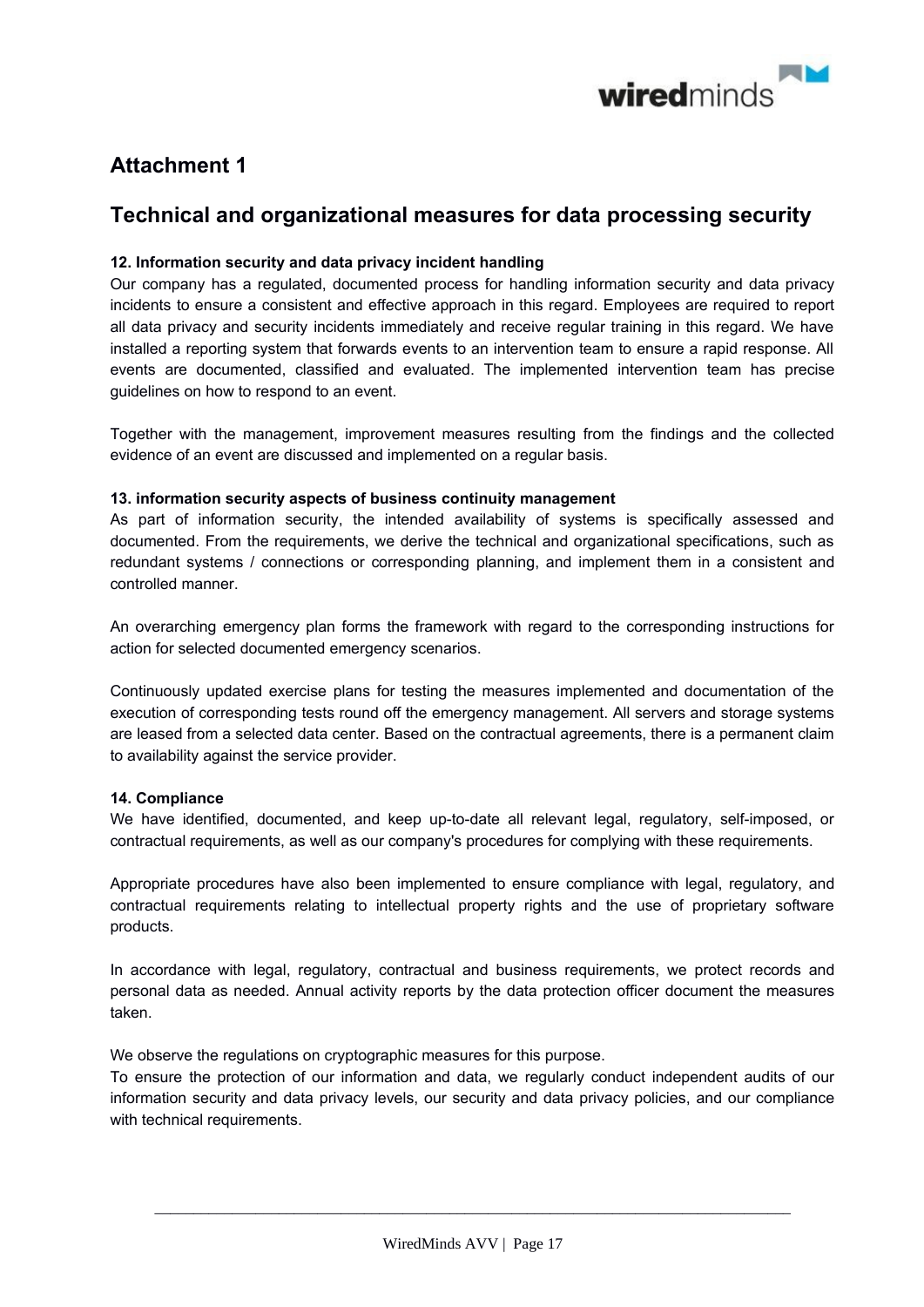

#### **The data protection officer appointed for the Contractor is:**

Data protection officer of WiredMinds GmbH c/o activeMind Potsdamer Str. 3 80802 Munich Tel. 089-418560170

Phone: +49 (0)89 91 92 94 - 900 www.activemind.de

E-Mail: datenschutzbeauftragter@wiredminds.de

#### **Directory of procedures:**

Activemind AG maintains a directory of procedures for WiredMinds GmbH that complies with legal requirements. All WiredMinds employees are contractually bound to data secrecy via their employment contract. WiredMinds employees are demonstrably trained and are familiar with the topics of data security and data protection.

#### **The data protection officer appointed for the client**

1. Data protection officer

First name Last name or function designation

Phone

E-Mail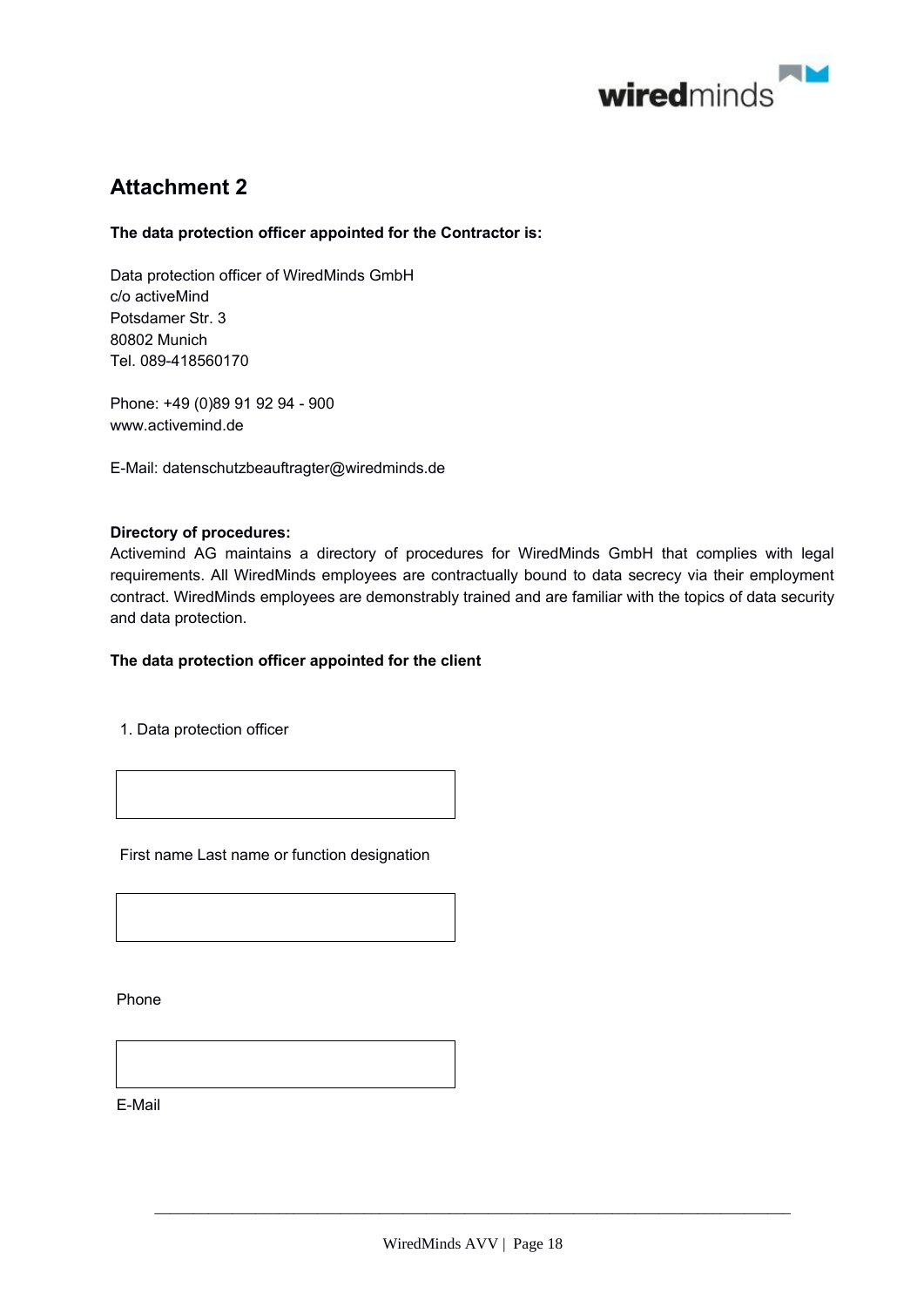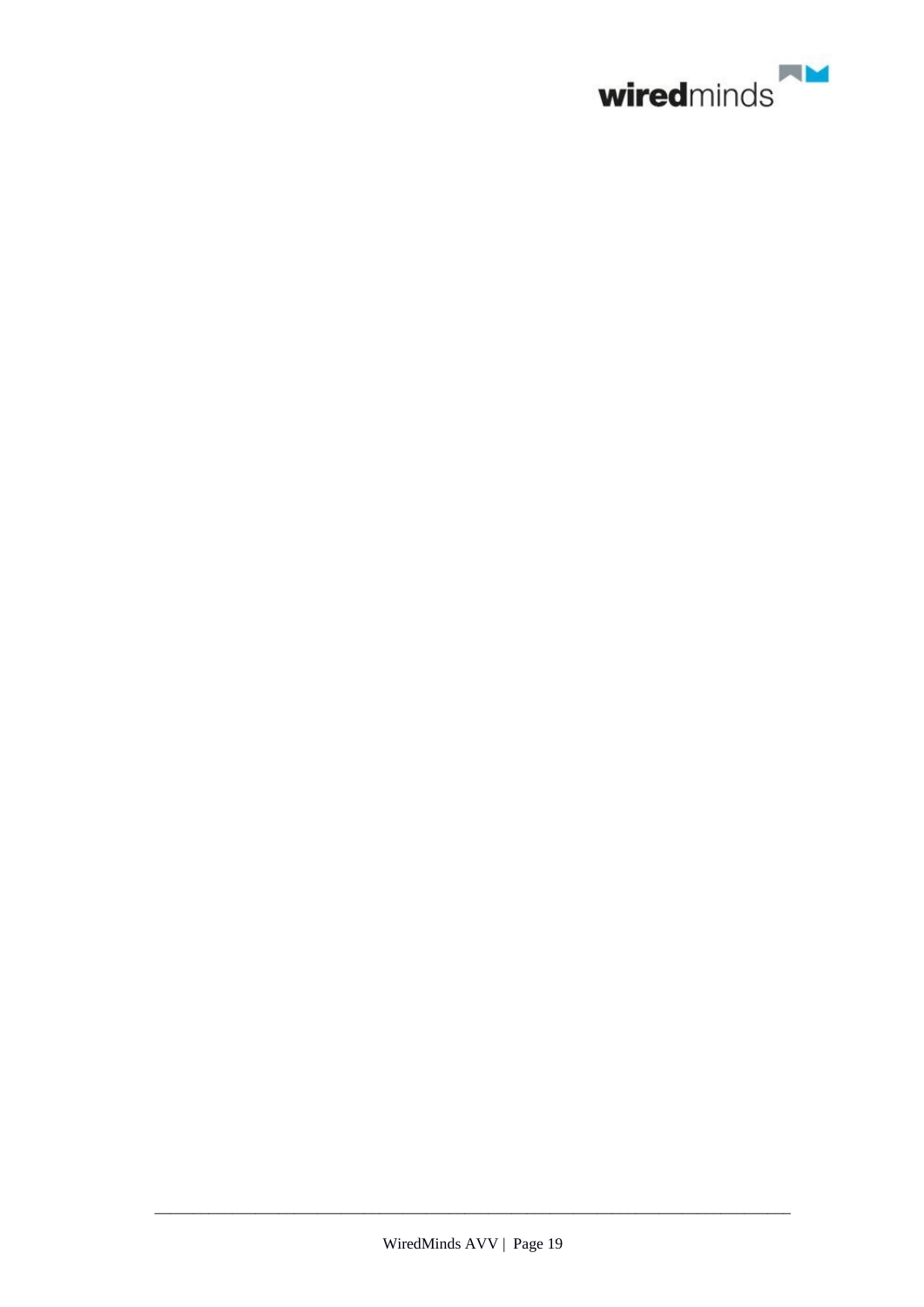

The following persons are authorized to issue instructions on the part of the Customer:

1. Authorized to issue directives 2. Authorized to issue directives (optional) Name od function designation Name od function designation Phone **Phone** Phone E-Mail E-Mail

The following persons are authorized to receive instructions from the Contractor:

**Nicole Widmann Datenschutzkoordinator**

**E-Mail: [nicole.widmann@wiredminds.de](mailto:nicole.widmann@wiredminds.de) E-Mail: [datenschutz@wiredminds.de](mailto:datenschutz@wiredminds.de)**

**Phone: 0711 – 585 331 310 Phone: 0711 – 585 331 375**